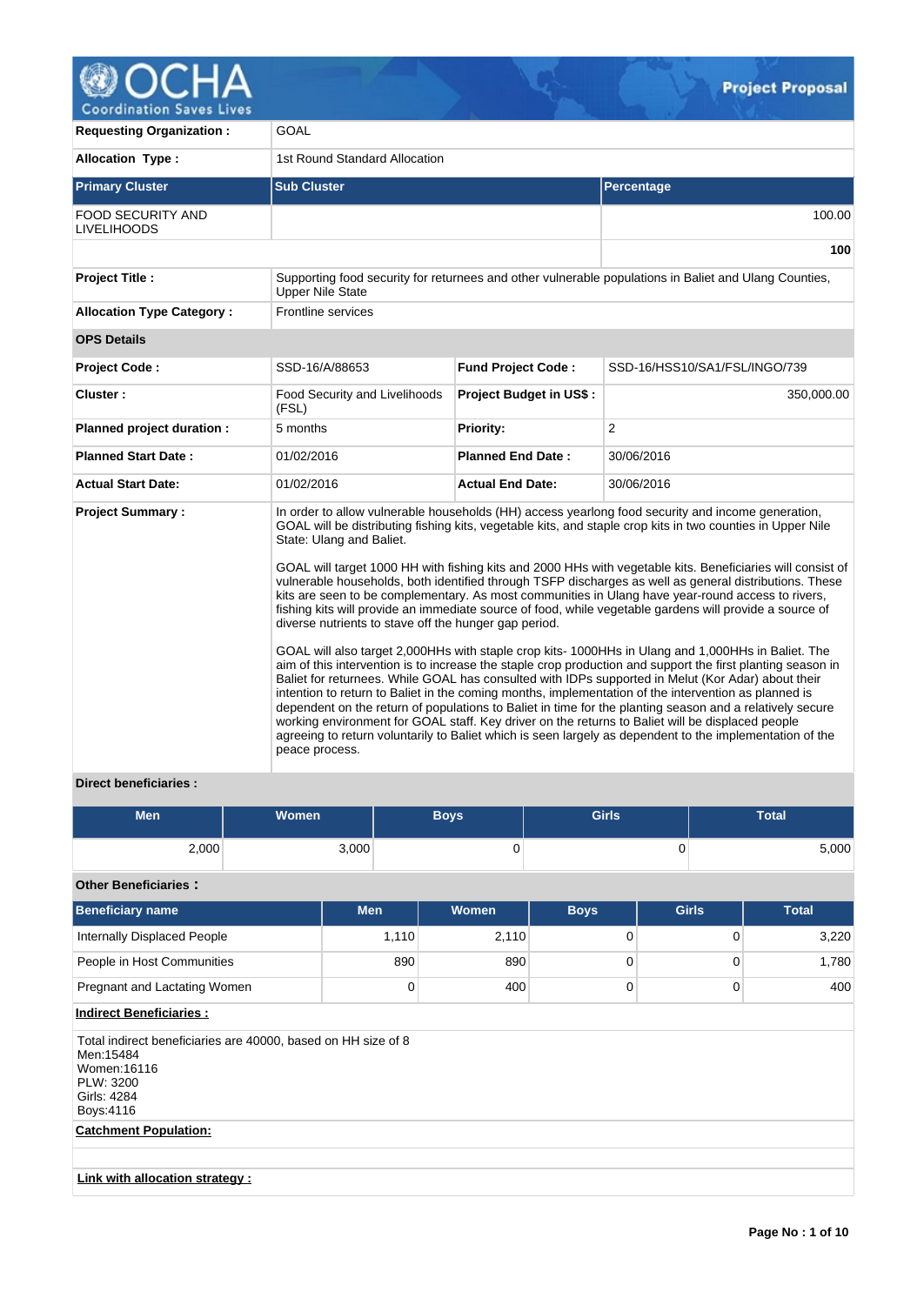This programme has been built around the cluster strategies, to ensure maximum relevance to affected populations and minimal programme overlap with other actors.

GOAL will capitalize on seasonality, as outlined in the allocation strategy, by distributing both vegetable and fishing kits, utilizing direct and time sensitive support. This will ensure target HHs can maximize use of both dry and rainy seasons for gathering food, increase diet diversity and provide the best use of available natural resources as per cluster strategy. All inputs will give maximum value for money, through prepositioning of supplies, use of natural resources (fish) and building on the pre-existing skill sets present in communities, to reduce need for extensive training and allow immediate use of inputs by HHs. Prepositioning also mitigates against breaks in the supply chain during rainy season or conflict escalation.

This proposal is strongly in line with the first approach listed in the cluster allocation strategy; 'Support the Agricultural Campaign'. This project utilises links with GOAL's health and nutrition programmes in the area, both of which teams are active members of their relative clusters.

### **Sub-Grants to Implementing Partners :**

| <b>Partner Name</b> | <b>Partner Type</b> | <b>Budget in US\$</b> |
|---------------------|---------------------|-----------------------|
|                     |                     |                       |

# **Other funding secured for the same project (to date) :**

| Other Funding Source | <b>Other Funding Amount</b> |
|----------------------|-----------------------------|
|                      |                             |

## **Organization focal point :**

| <b>Name</b>       | <b>Title</b>                 | <b>Email</b>       | Phone      |  |  |
|-------------------|------------------------------|--------------------|------------|--|--|
|                   |                              |                    |            |  |  |
| Emma Cullen       | <b>Country Director</b>      | ecullen@ss.goal.ie | 0959462501 |  |  |
| Sarah Murphy      | Programme Support<br>Officer | smurphy@ss.goal.ie | 0922383329 |  |  |
| <b>RACKCROUND</b> |                              |                    |            |  |  |

## **BACKGROUND**

#### **1. Humanitarian context analysis**

Since conflict started in 2013, the humanitarian situation in South Sudan has significantly deteriorated. According to the 2015 midyear humanitarian response plan, approximately 2.1 million people have been displaced as a result of violence and insecurity across South Sudan, including 1.5 million IDPs. Access to communities and delivery of humanitarian aid has been hindered by persistent threats to, harassment of, and attacks on humanitarian actors.

Upper Nile State (UNS) has been the site of some of the worst fighting in the latest civil conflict. To date, over 300,000 people have been registered as internally displaced persons. Ulang County continues to be among the most severely affected regions in South Sudan in terms of food insecurity. In the latest IPC report, Ulang was classified as Phase 3, 'crisis', for the August to September period and is expected to remain Phase 3 throughout the harvest season. On-going instability in UNS has meant farmers have been unable to plant during the past growing season, leading to recurrent cereal deficiency, which exacerbates food insecurity.

In Baliet, continuous conflict has led to the population fleeing to neighbouring Melut. Due to the recent relative peace in Baliet, the population is expected to return in the coming months, at which point they will be in dire need of livelihood assistance to enable them to secure a living in their home county.

Market functionality in UNS, and across South Sudan, has been severely disrupted by the conflict. Trade routes have been interrupted, leading to reduced activity in all markets and reduced availability of commodities, with a complete breakdown of markets in Baliet, due to the extreme levels of conflict and displacement.

Exhaustion of household food stocks, the breakdown of markets and the continuation of conflict; has led to consistently high levels of food insecurity and malnutrition, necessitating rapid increased humanitarian assistance in both areas.

#### **2. Needs assessment**

Ulang, and UNS as a whole, continues to be among the most severely affected regions in South Sudan both in terms of conflict and food insecurity with IPC classifications for August to September 2015 showing Ulang in Phase 3 food insecurity, and remaining so into the first quarter of 2016. GOAL's NIS data from Ulang, shows global acute malnutrition (GAM) rates reaching11% and severe acute malnutrition (SAM) rates reaching 2% in 2015 with 2% of OTP admissions requiring medical transfer to stabilization centres (SCs) due to medical complications.

According to IPC reports, Baliet was in 'emergency' stage of food insecurity between August and September 2015, predictably improving to 'crises' stage during harvest season (September to December) but predicted to plummet back to 'emergency' between January and March. The population is currently hosted in Melut, where according to cluster reports, GAM rate is 17.6% and SAM rate is 4.1%.The increasing trend of SAM and MAM admissions, through 2015 noted in GOAL's NIS monthly reports is an indication of the deteriorating malnutrition situation in Melut, and Ulang

Implementation locations in Baliet will depend on the settlement patterns of the returnees.

#### **3. Description Of Beneficiaries**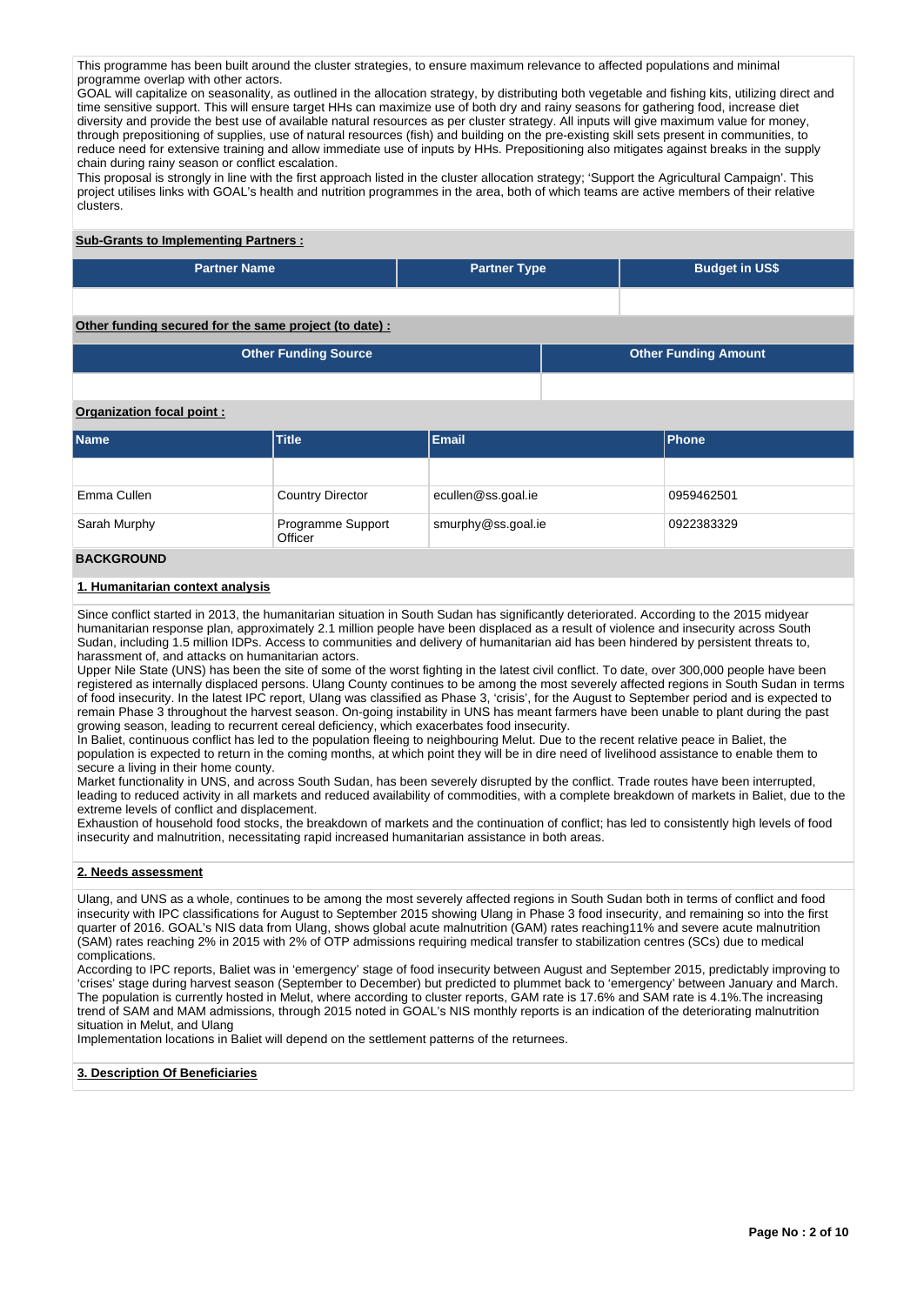Under this intervention, GOAL will target highly vulnerable IDP and returnee populations. The entire target population of Baliet will be IDPs/returnees and 11% of the population of Ulang will be IDPs. In Baliet, most HHs have not been able to plant last planting season due to the conflict that displaced much of the remaining population from the county in April and May 2015 and IPC predicts an earlier than usual fall into lean season across UNS due to inadequate harvests. As markets in the county have not been established and communities do not have sufficient or any seed stores, they are in direct need of humanitarian assistance as they return to their home areas. Across UNS, income opportunities remain inadequate with HHs have increased the sale of livestock and 47% of HHs rely on natural resource products, according to IPC. These populations will be heavily dependent on food aid unless adequate effort is made to re-establish their livelihoods, with current populations in Baliet currently supplementing their diets with wild foods. For the beneficiaries targeted by GOAL, GOAL has supported this population since they were originally displaced from Baliet town following the 2013 crisis. GOAL supported them in Rom IDP Camp, Baliet County until they were again displaced to Kor Adar IDP Camp, Melut County. GOAL intends to continue to support this population as they consider moving home.

In terms of precise beneficiary selection, GOAL will select 1,000 beneficiary households for fishing and 2,000 households for vegetable kit distributions, prioritizing female headed households in Baliet and Ulang County (pregnant and lactating women (PLWs) and children 6-59 months. Both PLW and children 6-59 months are identified by the cluster as key vulnerability groups. For staple crop distribution in both counties, GOAL will work in partnership with local government officials and community leadership to identify female-headed HHs with children under five as a first priority for distribution.

## **4. Grant Request Justification**

GOAL is well acquainted with target beneficiaries in Ulang and Baliet, as the lead WASH, health and nutrition service provider in Ulang. GOAL's FSL team will utilise the linkages and experience built through other sectors to ensure optimum support for target beneficiaries.

GOAL has chosen to implement in these two counties due to the longstanding relationship GOAL has with the two populations, as well as the dire need for an emergency food insecurity intervention in order to prevent an increase in the already critically high levels of malnutrition. The critically low nutrition status is prompting GOAL to increase investment in stabilisation centres in Ulang in 2016, alongside outpatient therapeutic programming (OTP) and TSFP for both Ulang and the displaced population of Baliet. However, in order for Ulang and Baliet to see a sustainable solution in the cycle of decline and readmission into malnutrition programmes, it is essential that GOAL provide services that tackle the perennial issue of food insecurity to HHs most in need. IPC reports show populations in both Baliet and Ulang relying on natural resources and sale of livestock to supplement diets, with 54% of HHs across UNS using crisis and emergency livelihoods coping strategies. High food prices across UNS as well as lack of access to markets increases the need for a food security intervention that allows HH self-sufficiency and that relies on local knowledge and skill bases- such as farming and fishing.

Ulang, and UNS as a whole, continues to be among the most severely affected regions in South Sudan both in terms of conflict and food insecurity with IPC classifications for August to September 2015 showing Ulang in Phase 3 food insecurity, and remaining so into the first quarter of 2016. GOAL's NIS data from Ulang, shows global acute malnutrition (GAM) rates reaching11% and severe acute malnutrition (SAM) rates reaching 2% in 2015 with 2% of OTP admissions requiring medical transfer to stabilization centres (SCs) due to medical complications.

According to IPC reports, Baliet was in 'emergency' stage of food insecurity between August and September 2015, predictably improving to 'crises' stage during harvest season (September to December) but predicted to plummet back to 'emergency' between January and March. The population is currently hosted in Melut, where according to cluster reports, GAM rate is 17.6% and SAM rate is 4.1%.The increasing trend of SAM and MAM admissions, through 2015 noted in GOAL's NIS monthly reports is an indication of the deteriorating malnutrition situation in Melut, and Ulang

Implementation locations in Baliet will depend on the settlement patterns of the returnees.

## **5. Complementarity**

GOAL is the lead health and nutrition service provider in Ulang. The FSL team will utilise the knowledge bases and will work closely with nutrition teams in providing an integrated approach to tackle malnutrition and food insecurity. Through widespread general distribution, the most vulnerable will receive inputs and prevent cyclical seasonal decline and readmission into GOAL's malnutrition and health programmes in both counties. Should members of target HHs decline into malnutrition, their presence within GOAL programming will ensure rapid admission into GOAL health and nutrition facilities.

#### **LOGICAL FRAMEWORK**

#### **Overall project objective**

This programme intends to reduce food insecurity in target areas through increasing vulnerable households year round sources of food.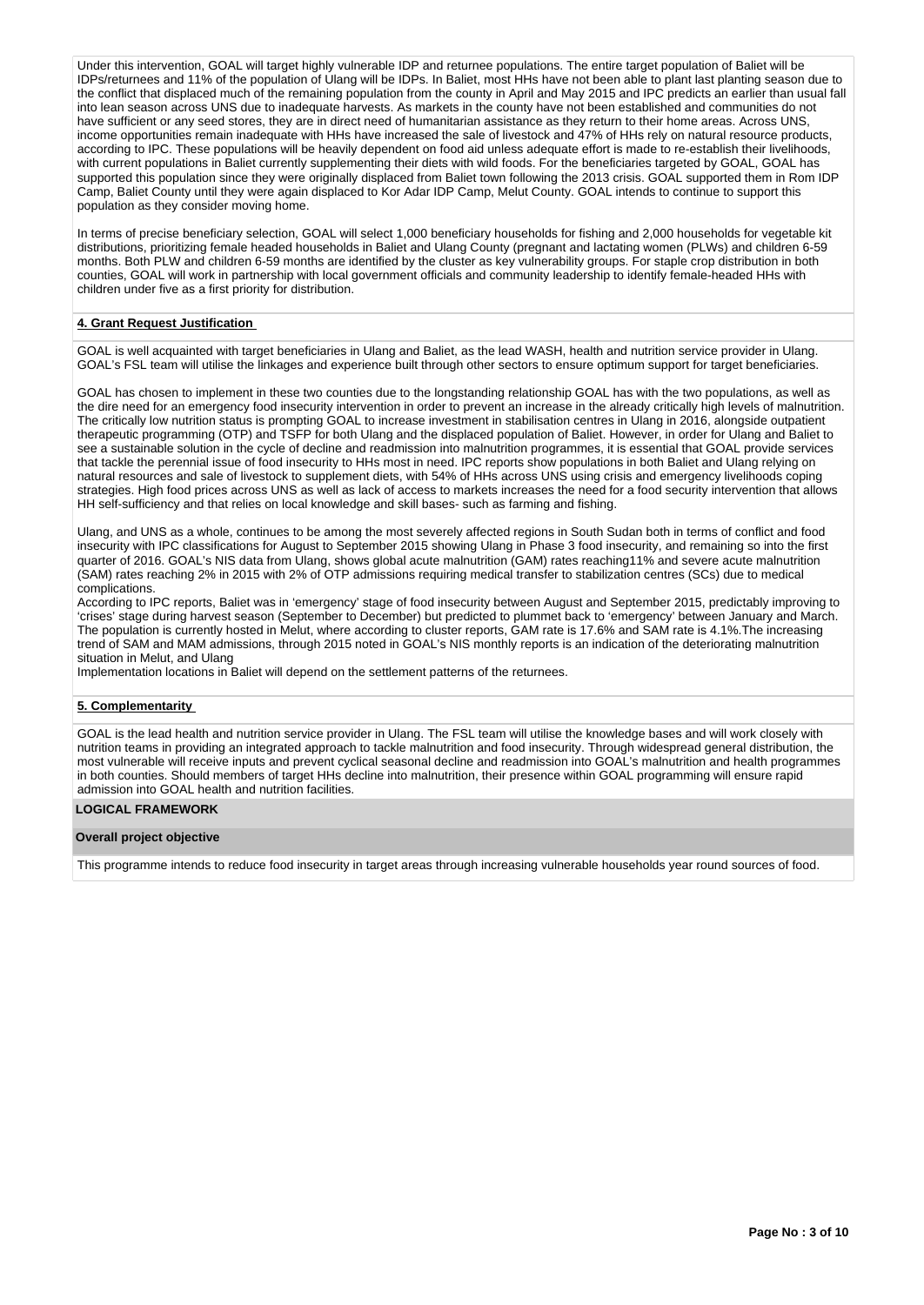| <b>FOOD SECURITY AND LIVELIHOODS</b>                                                                                                                   |                                                                                                                   |                                 |  |  |  |  |  |  |
|--------------------------------------------------------------------------------------------------------------------------------------------------------|-------------------------------------------------------------------------------------------------------------------|---------------------------------|--|--|--|--|--|--|
| <b>Cluster objectives</b>                                                                                                                              | <b>Strategic Response Plan (SRP) objectives</b>                                                                   | <b>Percentage of activities</b> |  |  |  |  |  |  |
| CO1: Ensure continued and regular access<br>to food for the most vulnerable population                                                                 | HRP 2016 SO1: Save lives and alleviate<br>suffering through safe access to services and<br>resources with dignity | 50                              |  |  |  |  |  |  |
| CO2: Protect livelihoods and promote<br>livelihoods based coping capacities of the<br>most vulnerable population at risk of hunger<br>and malnutrition | HRP 2016 SO2: Ensure communities are<br>protected, capable and prepared to cope with<br>significant threats       | 50                              |  |  |  |  |  |  |

**Contribution to Cluster/Sector Objectives :** The proposed project is planned in line with the first cluster objective; "Ensure continued and regular access to food for the most vulnerable populations", in Baliet, and Ulang,

Through the provision of vegetable, fishing and staple crop kits, GOAL will ensure that the target populations are able to provide for themselves with yearlong food sources. Fishing kits will enable immediate access to a year round food source, while vegetable and staple crops ensure continued access and increased diet diversity.

GOAL meets the second cluster objective, 'Protect livelihoods and protect livelihoods based coping capacities of the most vulnerable populations at risk of hunger and malnutrition' through enabling HHs to access diversified, context relevant food sources. HH resilience to shocks is greatly improved by diversifying households' food consumption, allowing them alternative means to feed themselves if one source dries up, based on preexhisting skills and capacities (fishing and farming).

## **Outcome 1**

Increase vulnerable households access to food sources in Ulang and Baliet Counties, UNS

## **Output 1.1**

## **Description**

GOAL will distribute fishing kits to 1000 HHs increase vulnerable household's access to food sources in Baliet

### **Assumptions & Risks**

**Assumptions** 

- Pipeline supplies will arrive in full and on time,

- GOAL will retain sufficient access to programme sites

- There will be sufficient community acceptance for the programme

Risks

- The security situation may escalate and threaten the safety of staff and beneficiaries

## **Activities**

## **Activity 1.1.1**

Distribute 1000 fishing kits to target households

#### **Activity 1.1.2**

Conduct post distribution monitoring of beneficiaries

## **Indicators**

|                 |                                         |                                                                                                  | <b>End cycle beneficiaries</b> | End<br>cycle              |  |       |
|-----------------|-----------------------------------------|--------------------------------------------------------------------------------------------------|--------------------------------|---------------------------|--|-------|
| Code            | <b>Cluster</b>                          | <b>Men</b><br><b>Indicator</b>                                                                   |                                | Women Boys Girls   Target |  |       |
| Indicator 1.1.1 | FOOD SECURITY AND<br><b>LIVELIHOODS</b> | Core Pipeline # Number of disaster affected<br>people having access to emergency livelihood kits | 000. ا                         |                           |  | 1.000 |

**Means of Verification :** Fishing Kit Distribution Lists

**Output 1.2**

#### **Description**

GOAL will distribute 2000 vegetable kits to increase household's access to food sources in Ulang and Baliet (1000 Ulang, 1000 Baliet)

## **Assumptions & Risks**

Assumptions

- Pipeline supplies will arrive in full and on time, particularly vegetable kits which must be planted seasonally

- GOAL will retain sufficient access to programme sites

- There will be sufficient community acceptance for the programme

### Risks

- The security situation may escalate and threaten the safety of staff and beneficiaries

# **Activities**

**Activity 1.2.1** 

Distribute vegetable kits to 2000 target households

**Activity 1.2.2** 

Employ post distribution monitoring of beneficiaries

## **Indicators**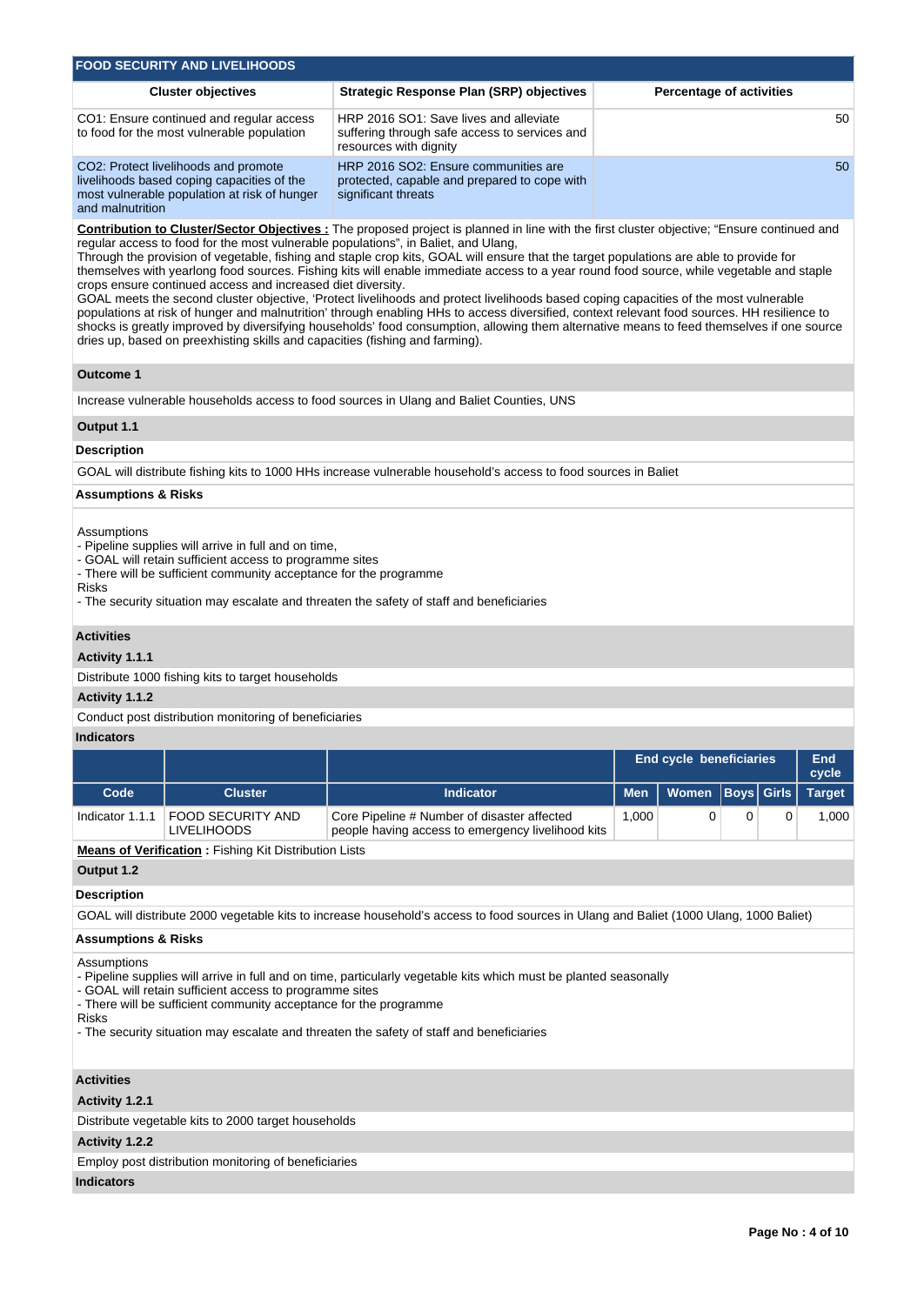|                                        |                                                                                                                                                                                                                                                                                                                                                                                                                    |                                                                                                                                                                                                                                                                           | <b>End cycle beneficiaries</b> |            |   |                                |                   |   | <b>End</b><br>cycle |
|----------------------------------------|--------------------------------------------------------------------------------------------------------------------------------------------------------------------------------------------------------------------------------------------------------------------------------------------------------------------------------------------------------------------------------------------------------------------|---------------------------------------------------------------------------------------------------------------------------------------------------------------------------------------------------------------------------------------------------------------------------|--------------------------------|------------|---|--------------------------------|-------------------|---|---------------------|
| Code                                   | <b>Cluster</b>                                                                                                                                                                                                                                                                                                                                                                                                     | <b>Indicator</b>                                                                                                                                                                                                                                                          |                                | <b>Men</b> |   | Women                          | <b>Boys</b> Girls |   | <b>Target</b>       |
| Indicator 1.2.1                        | <b>FOOD SECURITY AND</b><br>LIVELIHOODS                                                                                                                                                                                                                                                                                                                                                                            | Frontline Quantity of vegetable seeds distributed<br>(Kg)                                                                                                                                                                                                                 |                                |            |   |                                |                   |   | 580                 |
|                                        | <b>Means of Verification :</b> Vegetable Kit Distribution Lists                                                                                                                                                                                                                                                                                                                                                    |                                                                                                                                                                                                                                                                           |                                |            |   |                                |                   |   |                     |
| Indicator 1.2.2                        | <b>FOOD SECURITY AND</b><br><b>LIVELIHOODS</b>                                                                                                                                                                                                                                                                                                                                                                     | Frontline # of households provided with vegetable<br>seeds                                                                                                                                                                                                                |                                |            |   |                                |                   |   | 2,000               |
|                                        | <b>Means of Verification:</b> Vegetable Kit Distribution Lists                                                                                                                                                                                                                                                                                                                                                     |                                                                                                                                                                                                                                                                           |                                |            |   |                                |                   |   |                     |
| Output 1.3                             |                                                                                                                                                                                                                                                                                                                                                                                                                    |                                                                                                                                                                                                                                                                           |                                |            |   |                                |                   |   |                     |
| <b>Description</b>                     |                                                                                                                                                                                                                                                                                                                                                                                                                    |                                                                                                                                                                                                                                                                           |                                |            |   |                                |                   |   |                     |
|                                        |                                                                                                                                                                                                                                                                                                                                                                                                                    | GOAL will distribute staple crop kits 2000 target households in Baliet and Ulang (1000 Baliet, 1000 Ulang)                                                                                                                                                                |                                |            |   |                                |                   |   |                     |
| <b>Assumptions &amp; Risks</b>         |                                                                                                                                                                                                                                                                                                                                                                                                                    |                                                                                                                                                                                                                                                                           |                                |            |   |                                |                   |   |                     |
| Assumptions<br>Risks                   | - IDPs currently living in Rom will return to Baliet before April/ May, in time for planting season<br>- IDPs currently living in Rom will return to Baliet before April/ May, in time for planting season<br>- The security situation will remain stable in Baliet and Ulang<br>- There will be community acceptance for staple crop distributions<br>-Natural shocks occurring during planting or harvest season |                                                                                                                                                                                                                                                                           |                                |            |   |                                |                   |   |                     |
| <b>Activities</b>                      |                                                                                                                                                                                                                                                                                                                                                                                                                    |                                                                                                                                                                                                                                                                           |                                |            |   |                                |                   |   |                     |
| Activity 1.3.1                         |                                                                                                                                                                                                                                                                                                                                                                                                                    |                                                                                                                                                                                                                                                                           |                                |            |   |                                |                   |   |                     |
|                                        | Distribute staple crop kits to 2,000 target households                                                                                                                                                                                                                                                                                                                                                             |                                                                                                                                                                                                                                                                           |                                |            |   |                                |                   |   |                     |
| Activity 1.3.2                         |                                                                                                                                                                                                                                                                                                                                                                                                                    |                                                                                                                                                                                                                                                                           |                                |            |   |                                |                   |   |                     |
|                                        | Engage in post distribution monitoring                                                                                                                                                                                                                                                                                                                                                                             |                                                                                                                                                                                                                                                                           |                                |            |   |                                |                   |   |                     |
| <b>Indicators</b>                      |                                                                                                                                                                                                                                                                                                                                                                                                                    |                                                                                                                                                                                                                                                                           |                                |            |   |                                |                   |   |                     |
|                                        |                                                                                                                                                                                                                                                                                                                                                                                                                    |                                                                                                                                                                                                                                                                           |                                |            |   | <b>End cycle beneficiaries</b> |                   |   | <b>End</b><br>cycle |
| Code                                   | <b>Cluster</b>                                                                                                                                                                                                                                                                                                                                                                                                     | <b>Indicator</b>                                                                                                                                                                                                                                                          |                                | <b>Men</b> |   | Women                          | <b>Boys</b> Girls |   | <b>Target</b>       |
| Indicator 1.3.1                        | FOOD SECURITY AND<br><b>LIVELIHOODS</b>                                                                                                                                                                                                                                                                                                                                                                            | Frontline # of households provided with crops<br>seeds                                                                                                                                                                                                                    |                                |            |   |                                |                   |   | 2,000               |
|                                        | <b>Means of Verification: Staple Crop Kit Distribution Lists</b>                                                                                                                                                                                                                                                                                                                                                   |                                                                                                                                                                                                                                                                           |                                |            |   |                                |                   |   |                     |
| Indicator 1.3.2                        | <b>FOOD SECURITY AND</b><br><b>LIVELIHOODS</b>                                                                                                                                                                                                                                                                                                                                                                     | Core Pipeline Quantity of crop seeds distributed<br>(Kg)                                                                                                                                                                                                                  |                                |            |   |                                |                   |   | 20,000              |
|                                        | <b>Means of Verification:</b> Staple Crop Kit Distribution Lists                                                                                                                                                                                                                                                                                                                                                   |                                                                                                                                                                                                                                                                           |                                |            |   |                                |                   |   |                     |
| <b>Additional Targets:</b>             |                                                                                                                                                                                                                                                                                                                                                                                                                    |                                                                                                                                                                                                                                                                           |                                |            |   |                                |                   |   |                     |
| <b>M&amp;R</b>                         |                                                                                                                                                                                                                                                                                                                                                                                                                    |                                                                                                                                                                                                                                                                           |                                |            |   |                                |                   |   |                     |
| <b>Monitoring &amp; Reporting plan</b> |                                                                                                                                                                                                                                                                                                                                                                                                                    |                                                                                                                                                                                                                                                                           |                                |            |   |                                |                   |   |                     |
|                                        |                                                                                                                                                                                                                                                                                                                                                                                                                    | In order to assess the cultural relevance of this programme, its timeliness and beneficiary satisfaction levels with inputs, GOAL will conduct<br>gender specific post distribution monitoring (PDM) in both Baliet and Ulang after distribution of all livelihoods kits. |                                |            |   |                                |                   |   |                     |
| Workplan                               |                                                                                                                                                                                                                                                                                                                                                                                                                    |                                                                                                                                                                                                                                                                           |                                |            |   |                                |                   |   |                     |
|                                        | Activitydescription                                                                                                                                                                                                                                                                                                                                                                                                | Year                                                                                                                                                                                                                                                                      | 1                              | 2<br>3     | 4 | 5<br>6                         | 8                 | 9 | 10 11 12            |
|                                        | Activity 1.1.1: Distribute 1000 fishing kits to target households                                                                                                                                                                                                                                                                                                                                                  | 2016                                                                                                                                                                                                                                                                      |                                | Х          |   |                                |                   |   |                     |
|                                        | Activity 1.1.2: Conduct post distribution monitoring of beneficiaries                                                                                                                                                                                                                                                                                                                                              | 2016                                                                                                                                                                                                                                                                      |                                |            | X |                                |                   |   |                     |
|                                        | Activity 1.2.1: Distribute vegetable kits to 2000 target households                                                                                                                                                                                                                                                                                                                                                | 2016                                                                                                                                                                                                                                                                      |                                | X          |   |                                |                   |   |                     |
|                                        | Activity 1.2.2: Employ post distribution monitoring of beneficiaries                                                                                                                                                                                                                                                                                                                                               | 2016                                                                                                                                                                                                                                                                      |                                |            | Х |                                |                   |   |                     |
|                                        | Activity 1.3.1: Distribute staple crop kits to 2,000 target households                                                                                                                                                                                                                                                                                                                                             | 2016                                                                                                                                                                                                                                                                      |                                |            | X | Х                              |                   |   |                     |
|                                        | Activity 1.3.2: Engage in post distribution monitoring                                                                                                                                                                                                                                                                                                                                                             | 2016                                                                                                                                                                                                                                                                      |                                |            |   | X                              |                   |   |                     |
| <b>OTHER INFO</b>                      |                                                                                                                                                                                                                                                                                                                                                                                                                    |                                                                                                                                                                                                                                                                           |                                |            |   |                                |                   |   |                     |
|                                        | <b>Accountability to Affected Populations</b>                                                                                                                                                                                                                                                                                                                                                                      |                                                                                                                                                                                                                                                                           |                                |            |   |                                |                   |   |                     |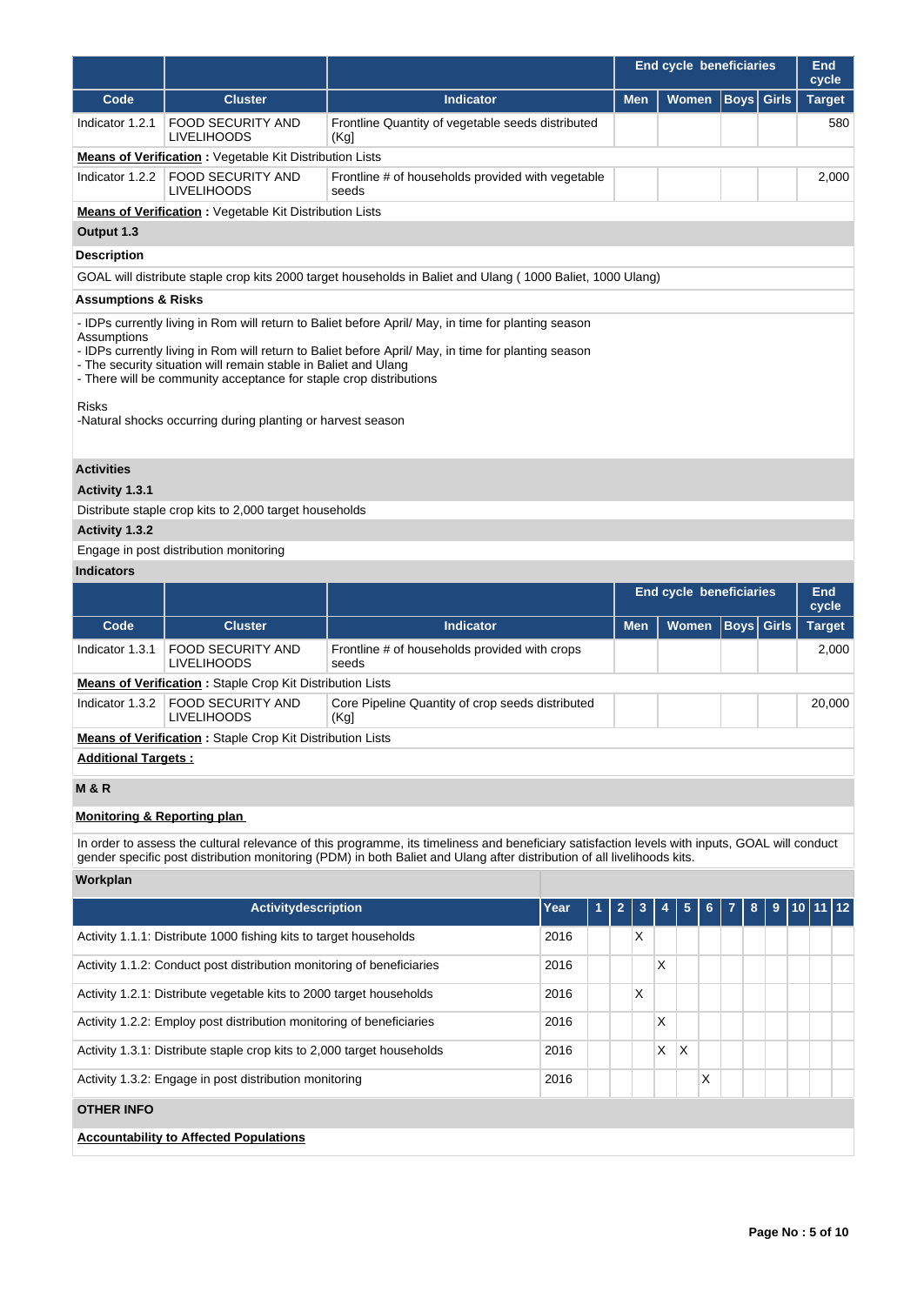Activities undertaken will focus on community participation, while recognizing that need for immediate distribution as well as GOAL's thorough knowledge of the target populations diminishes the need for extensive pre implementation beneficiary assessment. GOAL will hold community sensitization meetings with target communities, through which households will be selected for inclusion in staple crop kit distribution. GOAL will be conducting gender specific post distribution monitoring to assess satisfaction with inputs, timeliness of distributions, quality and quantity of inputs, relevance of input and the overall modalities and organization of distribution, including security and protection issues

#### **Implementation Plan**

The activities outlined above will be undertaken solely by GOAL, in coordination with GOAL's health and nutrition teams. Activities focus on sustainable resilience against food insecurity at the household level, through feeding into and boosting pre-existing livelihood sources. This project will build on the long running, multisectorial relationship GOAL has with both populations, utilising relationships and knowledge bases formed through nutrition and health programs.

Vulnerable HHs, identified through community consultation, will be selected by GOAL's FSL team, in coordination with GOAL's nutrition team, for distributions. HH with children under five and, after community consultation, prioritization of female headed HHs and HHs with a member with disability will be prioritized for distributions. As these are methods and inputs that are familiar to households in target areas, training will not be required.

GOAL will facilitate the transport of goods from Juba by air to implementation areas, via Paloich and Ulang airstrips. Inputs will be kept in GOAL county-headquarter storage facilities until time of distribution, where they will be transported on GOAL vehicles to distribution points, where they can be distributed to beneficiaries. Fishing kits will consist of a box containing 100 hooks, two pieces of twine and one monofilament. Vegetable kits will contain seven varieties of locally known vegetable seeds and one tool (either maloda or hoe). Staple crop kits will contain maize, sorghum and cowpea seeds, also varieties that target populations have experience of planting.

GOAL's current livelihoods coordinator and roving food security manager will be supported on the ground by a livelihoods officer and a livelihoods assistant to coordinate activities in both counties. This team, with support from GOAL's Juba based M&E team will coordinate monitoring activities.

## **Coordination with other Organizations in project area**

**Name of the organization Areas/activities of collaboration and rationale** 

#### **Environment Marker Of The Project**

A+: Neutral Impact on environment with mitigation or enhancement

## **Gender Marker Of The Project**

2a-The project is designed to contribute significantly to gender equality

#### **Justify Chosen Gender Marker Code**

As an organization, GOAL is cognizant of the fact that poverty and food insecurity disproportionately affects women in South Sudan. To ensure the survival of themselves and their families, it is women who often undertake negative coping strategies such as skipping meals, walking longer distances or through high-risk areas to access water or markets. Due to these vulnerabilities, and women's role as primary caregivers within HHs, this intervention primarily targets women. Fishing and vegetable kits will target PLW and mothers of children discharged from nutrition programs. For staple crop distributions, GOAL will prioritize households with children 6-59 months and female headed households.

#### **Protection Mainstreaming**

GOAL has a global protection mainstreaming policy that is implemented at head office and field sites in GOAL South Sudan. All staff in the field sites have received training in protection, and each site has designated a child protection focal point who is responsible for conducting continuous refresher trainings for the staff, focusing on children's rights and protection to ensure that beneficiary protection needs are properly addressed.

#### **Country Specific Information**

#### **Safety and Security**

The security situation in South Sudan in the context of humanitarian operations has vastly changed since December 2013. Currently, the circle of violence seems to slow its pace in known conflict areas, yet with violence emerging in new, previously peaceful regions. After signing peace deal at the end of August 2015 between the Government and the Opposition, the lasting and sustainable peace process is very much hoped for.

Since 2013 the country has experienced waves of active military conflict that has exasperated existing tensions resulting from militia attacks, violent crime, ethnic divisions, cattle raiding, power struggles, humanitarian need, and an endemic lack of infrastructure. Some areas of South Sudan have been affected more than others. GOAL operates in three geographic zones, and the security constraints to its programming therefore differ.

In Upper Nile State, large areas that GOAL operate in are under opposition control. In Ulang, tensions between the populations are usually limited to clan fighting or court cases. From February to June, pastoralists from Jongelei State move from the areas of Waat and Lankien with their cattle to graze on the western side of the Sobat in Ulang Counties. This causes extra pressure on limited resources and increases tensions within Ulang.

There is poor discipline amongst most soldiers in South Sudan, and there is a threat that some will take opportunities from INGOs, from carjacking to accidental ambush.

#### **Access**

GOAL has a long history of working with target communities and local authorities outlined in the above proposal. GOAL will utilize links to health and nutrition facilities in the area to access target beneficiaries.

GOAL will preposition supplies to mitigate against any breakdown in access during the implementation period.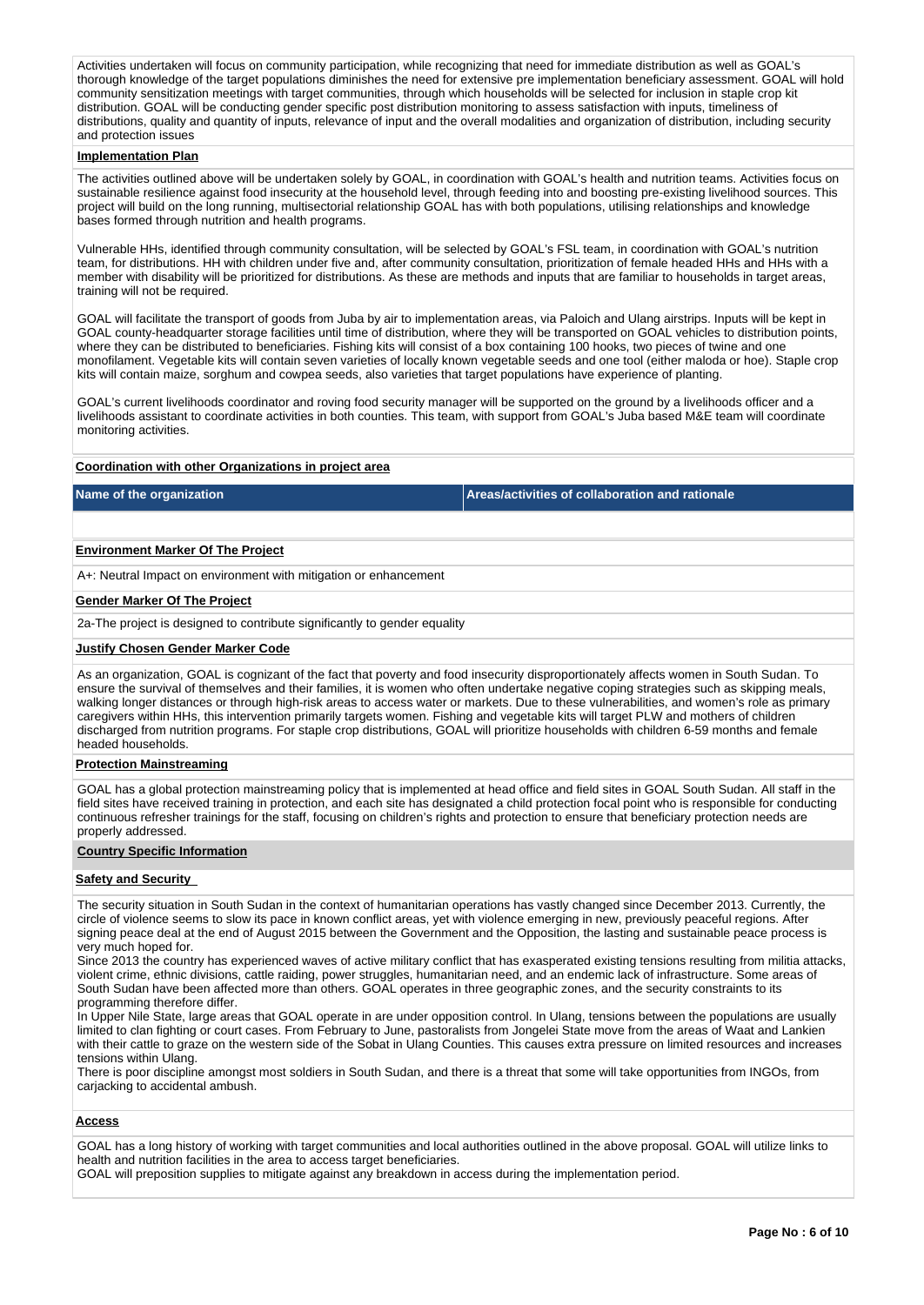# **BUDGET**

| Code | <b>Budget Line Description</b>                                                                                                                                                                                                                                                                                                                                                                                                                                                                                                   |   | D / S Quantity Unit | cost                  | <b>Duration</b><br><b>Recurran</b> | $\frac{9}{6}$<br>charged | <b>Total Cost</b> |
|------|----------------------------------------------------------------------------------------------------------------------------------------------------------------------------------------------------------------------------------------------------------------------------------------------------------------------------------------------------------------------------------------------------------------------------------------------------------------------------------------------------------------------------------|---|---------------------|-----------------------|------------------------------------|--------------------------|-------------------|
|      |                                                                                                                                                                                                                                                                                                                                                                                                                                                                                                                                  |   |                     |                       | ce                                 | to CHF                   |                   |
|      | <b>Staff and Other Personnel Costs</b>                                                                                                                                                                                                                                                                                                                                                                                                                                                                                           |   |                     |                       |                                    |                          |                   |
| 1.1  | Field direct staff - Baliet. One FSL Field officers and one field<br>assistant for Baliet. Cost includes salary, social insurance plus<br>benefits                                                                                                                                                                                                                                                                                                                                                                               | D |                     | 2 720.6<br>5          | 5                                  | 100%                     | 7,206.50          |
| 1.2  | Fied direct staff - Ulang. One FSL Field officers and one field<br>assistant for Ulang. Cost includes salary, social insurance plus<br>benefits                                                                                                                                                                                                                                                                                                                                                                                  | D |                     | 2 720.6<br>5          | 5                                  | 100%                     | 7,206.50          |
| 1.3  |                                                                                                                                                                                                                                                                                                                                                                                                                                                                                                                                  | D |                     | 16 389.9              | 5                                  | 31%                      |                   |
|      | Field support staff - Baliet National. Fair Allocation of 13 Baliet<br>local support staff. 4 x compound guards, 1 x boat driver, 2 x<br>drivers, 2 x compound cooks, 2 x compound cleaners, 1 x<br>logistics assistant, and 1 x senior compound assistant. In<br>addition to this, 3 x storekeepers at 100% required to ensure<br>secure storage of FSL kits. Costs include salary, social<br>insurance and benefits                                                                                                            |   |                     | 5                     |                                    |                          | 9,530.38          |
|      |                                                                                                                                                                                                                                                                                                                                                                                                                                                                                                                                  |   |                     |                       |                                    |                          |                   |
| 1.4  | Field support staff - Ulang National. Fair allocation of 10 Ulang<br>local support staff. 1 x boat driver, 1 x boat guard, 2 x<br>compound cleaners, 2 x compound guards, 1 x compound<br>cook, 1 x storekeeper, 1 x logistics assistant, 1 x driver. Costs<br>include salary, social insurance and benefits                                                                                                                                                                                                                     | D |                     | 10 374.0              | 5                                  | 20%                      | 3,740.40          |
|      |                                                                                                                                                                                                                                                                                                                                                                                                                                                                                                                                  |   |                     |                       |                                    |                          |                   |
| 1.5  | Field support staff - Baliet Relocatable. Fair allocation of 2<br>Baliet Relocatable staff. 1 x finance officer and 1 x logistics<br>officer. Costs include salary and benefits eg food allowance,<br>SI, pension                                                                                                                                                                                                                                                                                                                | D |                     | $2 \mid 2,597$<br>.57 | 5                                  | 15%                      | 3,896.36          |
|      |                                                                                                                                                                                                                                                                                                                                                                                                                                                                                                                                  |   |                     |                       |                                    |                          |                   |
| 1.6  | Juba Support Staff- National. Fair Allocation for 34 Juba based<br>support staff. 5 x drivers, 1 x warehouse officer, 6 x cleaners, 1<br>x base logs manager, 2 x compound assistant, 1 x<br>procurement manager, 1 x finance assistant, 1 x Juba FLM, 4<br>x HR officers, 1 x IT officer, 2 x Junior Finance Managers, 1 x<br>logistics assistant, 2 x logistics officers, procurement<br>administrator, 1 x transport officer, 1 x storekeeper, and 2 x<br>M&E officers.                                                       | S |                     | 34 1,076<br>.40       | 5                                  | 5%                       | 9,149.40          |
|      |                                                                                                                                                                                                                                                                                                                                                                                                                                                                                                                                  |   |                     |                       |                                    |                          |                   |
| 1.7  | Juba Support Staff- Relocatable. Fair Allocation for 2 Juba<br>based support staff, 1 x senior roving finance officer and 1 x<br>roving IT officer                                                                                                                                                                                                                                                                                                                                                                               | S |                     | $2 \mid 2,036$<br>.86 | 5                                  | 5%                       | 1,018.43          |
|      |                                                                                                                                                                                                                                                                                                                                                                                                                                                                                                                                  |   |                     |                       |                                    |                          |                   |
| 1.8  | Field International Staff Ulang. Fair Allocation for Field Area<br>Coordinator and Field Logistics manager for Ulang. Costs<br>include salary and all fringe benefits including insurance, visa<br>costs and flights                                                                                                                                                                                                                                                                                                             | D |                     | 2 5,773<br>.84        | 5                                  | 20%                      | 11,824.82         |
|      |                                                                                                                                                                                                                                                                                                                                                                                                                                                                                                                                  |   |                     |                       |                                    |                          |                   |
| 1.9  | Field International Staff Baliet. Fair Allocation for Field Area<br>Coordinator and Field Logistics manager for Baliet. Costs<br>include salary and all fringe benefits including insurance, visa<br>costs and flights                                                                                                                                                                                                                                                                                                           | D |                     | 2 6.442<br>.34        | 5                                  | 21%                      | 13,838.15         |
|      |                                                                                                                                                                                                                                                                                                                                                                                                                                                                                                                                  |   |                     |                       |                                    |                          |                   |
| 1.10 | Juba International Staff. Fair Allocation for Country Director,<br>Assistant Country Director Systems, Assistant Country Director<br>Programmes, Financial Controller, Logistics Coordinator,<br>Assistant Financial Controller Donors, Assistant Financial<br>Controller Operationsx2, Finance Capacity Manager, FLM, HR,<br>Security Officer, M&E Coordinator, Surveys Manager,<br>Warehouse Manager, Programme Support Officerx2, FSL<br>Coordinator, Regional Director and Internal Audit/Donor<br><b>Compliance Officer</b> | S |                     | 20 7,012<br>.74       | 5                                  | 7%                       | 49,159.31         |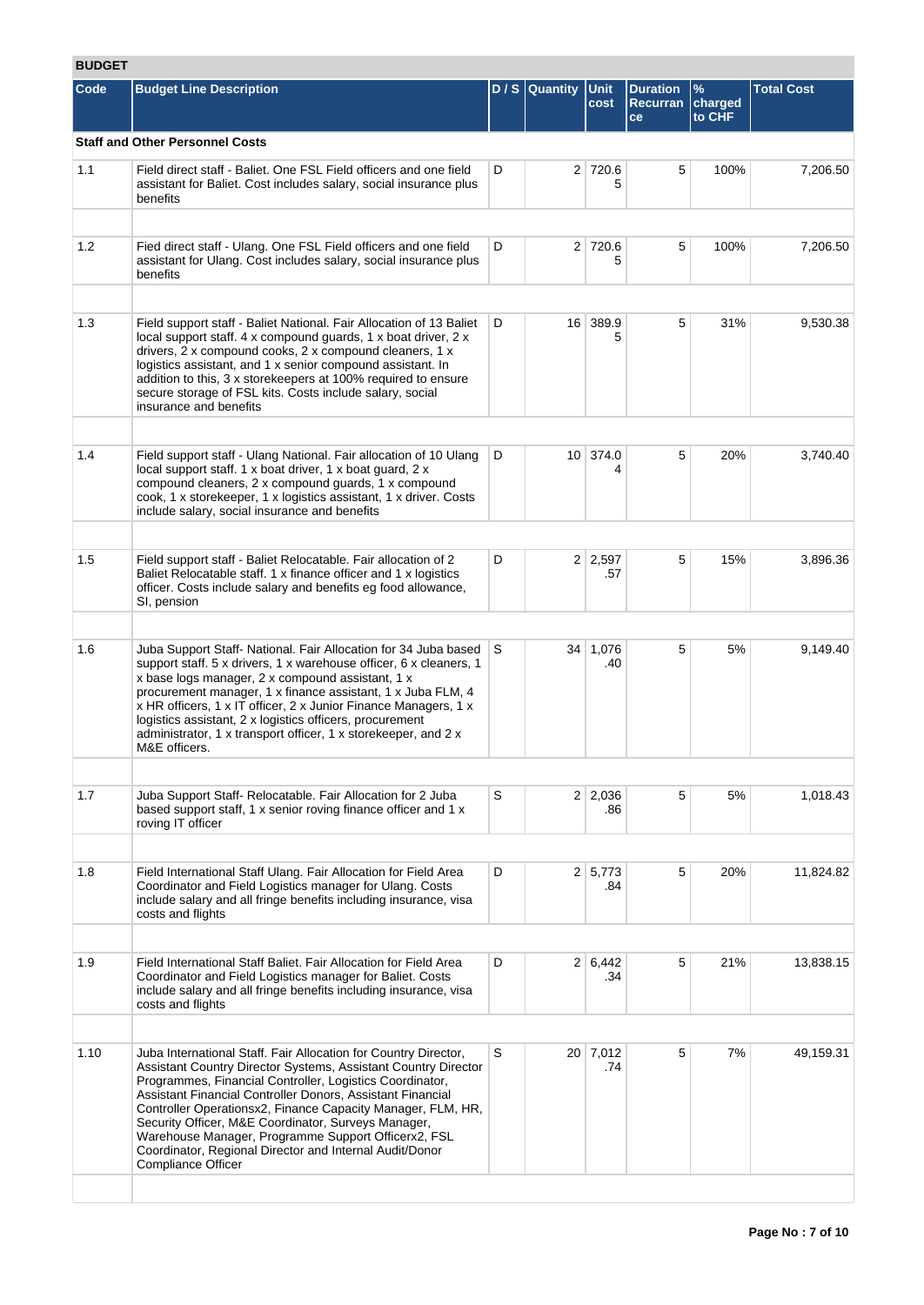| 1.11             | Juba Direct Staff Relocatable. 100% allocation - One Roving<br>FSL Manager to travel to field sites and manage programme.<br>Cost of salary and fringe benefits                                                                                                                                                                                                                                                                                                                                                                                                                                                                                                                                                    | D |                 | $1 \mid 2,197$<br>.45 | 5            | 100% | 10,987.25  |
|------------------|--------------------------------------------------------------------------------------------------------------------------------------------------------------------------------------------------------------------------------------------------------------------------------------------------------------------------------------------------------------------------------------------------------------------------------------------------------------------------------------------------------------------------------------------------------------------------------------------------------------------------------------------------------------------------------------------------------------------|---|-----------------|-----------------------|--------------|------|------------|
|                  | <b>Section Total</b>                                                                                                                                                                                                                                                                                                                                                                                                                                                                                                                                                                                                                                                                                               |   |                 |                       |              |      | 127,557.50 |
|                  | Supplies, Commodities, Materials                                                                                                                                                                                                                                                                                                                                                                                                                                                                                                                                                                                                                                                                                   |   |                 |                       |              |      |            |
|                  |                                                                                                                                                                                                                                                                                                                                                                                                                                                                                                                                                                                                                                                                                                                    |   |                 |                       |              |      |            |
| 2.1              | Programme supplies. Purchase of Stationary, printer<br>cartridges, Goal visibility vests and smartphones, for use in<br>implementing programme                                                                                                                                                                                                                                                                                                                                                                                                                                                                                                                                                                     | D |                 | 108 42.70             | 1            | 100% | 4,611.60   |
|                  |                                                                                                                                                                                                                                                                                                                                                                                                                                                                                                                                                                                                                                                                                                                    |   |                 |                       |              |      |            |
| 2.2              | Transport of Materials- Flights Ulang. Transportation of FAO<br>DIK kits to the field. (Transport of 1000 veg kits and 1000<br>staple crop kits to Ulang. Veg kits weigh 1.2 kgs each and<br>staple crop kits weigh 10kgs each - therefore a total 11.2 tons<br>of cargo) Ulang cargo flights can carry a max of 2 tonnes per<br>flight. 6 flights required to carry all kits at a cost of 8,300USD<br>per flight = $$49,800$ . Also 1 x cargo flight @ 6,500USD to<br>tranport fuel to Ulang, as fuel is not available for purchase<br>there.                                                                                                                                                                     | D |                 | 7 8.045<br>.90        | $\mathbf{1}$ | 100% | 56,321.30  |
|                  |                                                                                                                                                                                                                                                                                                                                                                                                                                                                                                                                                                                                                                                                                                                    |   |                 |                       |              |      |            |
| 2.3              | Transport of Materials- Flights Baliet. Transportation of FAO<br>kits to the field. (Transport of 1000 veg kits, 1,000 staple crop<br>kits and 1000 fishing kits. Veg kits weigh 1.2kgs each, staple<br>crop kits weigh 10kgs each and fishing kits weigh 1.5kgs each<br>- therefore a total 12.7 tons) Baliet cargo flights can carry a<br>max of 5.5tonnes per flight. 3 x flights required to carry all kits<br>at a cost of $13,500USD$ per flight = \$40,500                                                                                                                                                                                                                                                  | D | $\vert 4 \vert$ | 10,12<br>5.00         | $\mathbf{1}$ | 100% | 40,500.00  |
|                  |                                                                                                                                                                                                                                                                                                                                                                                                                                                                                                                                                                                                                                                                                                                    |   |                 |                       |              |      |            |
| 2.4              | Transport of materials-Road Baliet. Transport of kits from<br>Paloch airport to Goal warehouse - cost of truck rental. 3 trips<br>required @ \$2,034 per trip. Transport of kits from Goal<br>warehouse to Paloche airport - cost of truck rental. 3 trips<br>required @ \$2,034 per trip. (Kits delivered to airport and<br>transported to goal warehouse. Then following availability of<br>UN helicopter, kits transported from goal warehouse to<br>Paloche airport for flight to Malakal.) Cost of loading/unloading<br>kits from airstrip to truck. In Malakal, cost of vehicle rental for<br>kits distribution. Estimate of 30 trips required at a cost of \$500<br>per day. Cost includes fuel and driver. | D | 5536            | 6.40                  | 1            | 100% | 35,430.40  |
|                  |                                                                                                                                                                                                                                                                                                                                                                                                                                                                                                                                                                                                                                                                                                                    |   |                 |                       |              |      |            |
| 2.5              | Transport of materials- Road Ulang. Boat fuel required in<br>Ulang for distribution trips, plus cost of loading/unloading kits<br>from airstrip to goal warehouse                                                                                                                                                                                                                                                                                                                                                                                                                                                                                                                                                  | D | 5500            | 1.50                  | 1            | 100% | 8,250.00   |
|                  |                                                                                                                                                                                                                                                                                                                                                                                                                                                                                                                                                                                                                                                                                                                    |   |                 |                       |              |      |            |
|                  | <b>Section Total</b>                                                                                                                                                                                                                                                                                                                                                                                                                                                                                                                                                                                                                                                                                               |   |                 |                       |              |      | 145,113.30 |
| <b>Equipment</b> |                                                                                                                                                                                                                                                                                                                                                                                                                                                                                                                                                                                                                                                                                                                    |   |                 |                       |              |      |            |
| 3.1              | Computer EquipmentThe purchase of 4 laptops for FSL staff,<br>plus 1 scanner, for the programme.                                                                                                                                                                                                                                                                                                                                                                                                                                                                                                                                                                                                                   | S | 5 <sup>1</sup>  | 908.4<br>6            | 1            | 100% | 4,542.30   |
|                  |                                                                                                                                                                                                                                                                                                                                                                                                                                                                                                                                                                                                                                                                                                                    |   |                 |                       |              |      |            |
| 3.2              | Communication Equipment. 1 Thurayas, 2 VHF handsets for<br>the programme staff and 5 mobile phones                                                                                                                                                                                                                                                                                                                                                                                                                                                                                                                                                                                                                 | S | 9 <sup>1</sup>  | 275.5<br>1            | 1            | 100% | 2,479.59   |
|                  |                                                                                                                                                                                                                                                                                                                                                                                                                                                                                                                                                                                                                                                                                                                    |   |                 |                       |              |      |            |
| 3.3              | <b>Office Equiptment</b>                                                                                                                                                                                                                                                                                                                                                                                                                                                                                                                                                                                                                                                                                           | S | 5               | 0.00                  | 1            | 100% | 0.00       |
|                  | <b>Section Total</b>                                                                                                                                                                                                                                                                                                                                                                                                                                                                                                                                                                                                                                                                                               |   |                 |                       |              |      | 7,021.89   |
| <b>Travel</b>    |                                                                                                                                                                                                                                                                                                                                                                                                                                                                                                                                                                                                                                                                                                                    |   |                 |                       |              |      |            |
| 5.1              | Passenger Flights Field Staff. 8 Return flights for staff going<br>to/from Juba to/from field sites. UNHAS flights at a cost of<br>\$500 per round trip. 2 trips to each site for the Roving FSL<br>manager, 1 trip to each site for the FSL Coordinator, one flight<br>for the AC in Ulang and one flight for the AC in Baliet                                                                                                                                                                                                                                                                                                                                                                                    | D | 8               | 500.0<br>0            | 1            | 100% | 4,000.00   |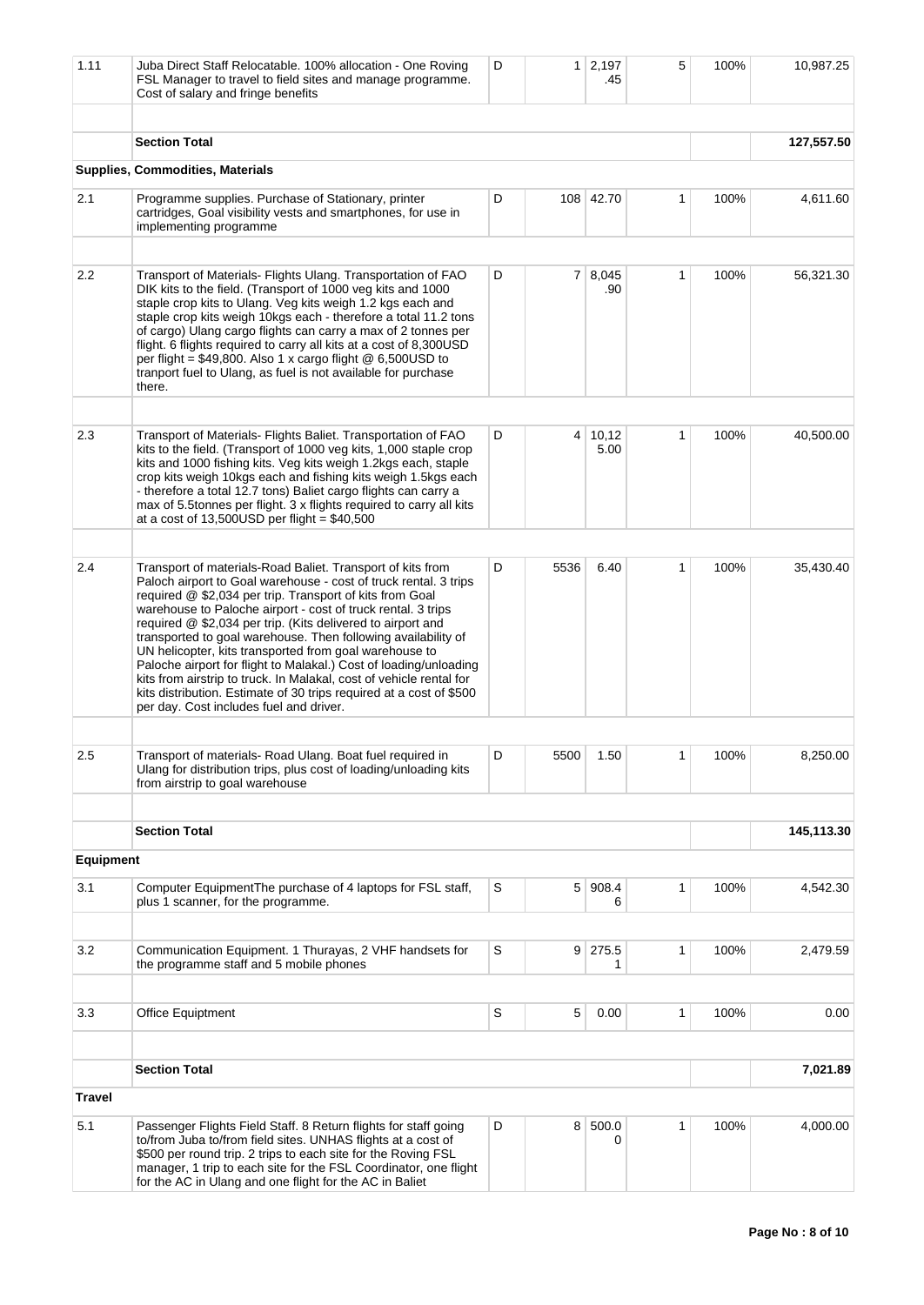| 5.2                     | Field Vehicle Costs. Fair Allocation for field transport costs.<br>Field transport costs are made up of: Vehicle rental, vehicle<br>fuel, vehicle repairs and maintenance, customs and excise<br>expenses, vehicle tax and insurance costs, cost of<br>loaders/unloaders and other transport costs                                                                                                                                                                                                                                                             | D | 1 <sup>1</sup> | 22,25<br>2.40         | 5 | 9%   | 10,013.58  |
|-------------------------|----------------------------------------------------------------------------------------------------------------------------------------------------------------------------------------------------------------------------------------------------------------------------------------------------------------------------------------------------------------------------------------------------------------------------------------------------------------------------------------------------------------------------------------------------------------|---|----------------|-----------------------|---|------|------------|
|                         |                                                                                                                                                                                                                                                                                                                                                                                                                                                                                                                                                                |   |                |                       |   |      |            |
| 5.3                     | Vehicle Costs Juba. Fair Allocation for Juba transport costs.<br>Field transport costs are made up of: Vehicle rental, vehicle<br>fuel, vehicle repairs and maintenance, customs and excise<br>expenses, vehicle tax and insurance costs, cost of<br>loaders/unloaders and other transport costs                                                                                                                                                                                                                                                               | S | 1              | 11,79<br>5.79         | 5 | 5%   | 2,948.95   |
|                         |                                                                                                                                                                                                                                                                                                                                                                                                                                                                                                                                                                |   |                |                       |   |      |            |
|                         | <b>Section Total</b>                                                                                                                                                                                                                                                                                                                                                                                                                                                                                                                                           |   |                |                       |   |      | 16,962.53  |
|                         | <b>General Operating and Other Direct Costs</b>                                                                                                                                                                                                                                                                                                                                                                                                                                                                                                                |   |                |                       |   |      |            |
| 7.1                     | Baliet Admin Costs. Allocation for Baliet admin costs. Field<br>costs are made up of Office supplies, office rent, storeage,<br>communication costs, utilities and other services, premises<br>repairs and maintenance, other admin costs, professional fees,<br>audit fees, computer repairs and maintenence and generator<br>repairs and maintenance, security costs and bank charges. It<br>also includes cost of transferring salaries to the field sites for<br>local staff (currently paying 3.5% commission on all USD<br>delivered to the field sites) | D | 1 <sup>1</sup> | 17,44<br>7.16         | 5 | 9%   | 7,851.22   |
|                         |                                                                                                                                                                                                                                                                                                                                                                                                                                                                                                                                                                |   |                |                       |   |      |            |
| 7.2                     | Ulang Admin costs. Allocation for Ulang admin costs. Field<br>costs are made up of Office supplies, office rent, storeage,<br>communication costs, utilities and other services, premises<br>repairs and maintenance, other admin costs, professional fees,<br>audit fees, computer repairs and maintenence and generator<br>repairs and maintenance, security costs and bank charges. It<br>also includes cost of transferring salaries to the field sites for<br>local staff (currently paying 3.5% commission on all USD<br>delivered to the field sites)   | S |                | $1 \mid 7,997$<br>.88 | 5 | 9%   | 3,599.05   |
|                         |                                                                                                                                                                                                                                                                                                                                                                                                                                                                                                                                                                |   |                |                       |   |      |            |
| 7.3                     | Admin Costs Juba. Allocation for Juba admin costs. Costs are<br>made up of Office supplies, office rent, storeage,<br>communication costs, utilities and other services, premises<br>repairs and maintenance, other admin costs, professional fees,<br>audit fees, computer repairs and maintenence, generator<br>repairs and maintenance, security costs and bank charges.                                                                                                                                                                                    | D | 1 <sup>1</sup> | 47,83<br>2.57         | 5 | 5%   | 11,958.14  |
|                         |                                                                                                                                                                                                                                                                                                                                                                                                                                                                                                                                                                |   |                |                       |   |      |            |
| 7.4                     | M&E. Cost of carrying out post distribution monitoring and<br>routine m&e. Cost is made up of boat fuel, vehicle hire, and<br>drinking water, refreshments for enumerators                                                                                                                                                                                                                                                                                                                                                                                     | D |                | $1 \mid 7,039$<br>.17 | 1 | 100% | 7,039.17   |
|                         | <b>Section Total</b>                                                                                                                                                                                                                                                                                                                                                                                                                                                                                                                                           |   |                |                       |   |      | 30,447.58  |
|                         |                                                                                                                                                                                                                                                                                                                                                                                                                                                                                                                                                                |   |                |                       |   |      |            |
| <b>SubTotal</b>         |                                                                                                                                                                                                                                                                                                                                                                                                                                                                                                                                                                |   | 11,281.0<br>0  |                       |   |      | 327,102.80 |
| <b>Direct</b>           |                                                                                                                                                                                                                                                                                                                                                                                                                                                                                                                                                                |   |                |                       |   |      | 254,205.77 |
| Support                 |                                                                                                                                                                                                                                                                                                                                                                                                                                                                                                                                                                |   |                |                       |   |      | 72,897.03  |
| <b>PSC Cost</b>         |                                                                                                                                                                                                                                                                                                                                                                                                                                                                                                                                                                |   |                |                       |   |      |            |
| <b>PSC Cost Percent</b> |                                                                                                                                                                                                                                                                                                                                                                                                                                                                                                                                                                |   |                |                       |   |      | 7%         |
| <b>PSC Amount</b>       |                                                                                                                                                                                                                                                                                                                                                                                                                                                                                                                                                                |   |                |                       |   |      | 22,897.20  |
| <b>Total Cost</b>       |                                                                                                                                                                                                                                                                                                                                                                                                                                                                                                                                                                |   |                |                       |   |      | 350,000.00 |
| <b>Total Audit Cost</b> |                                                                                                                                                                                                                                                                                                                                                                                                                                                                                                                                                                |   |                |                       |   |      | 3,500.00   |
|                         | <b>Grand Total CHF Cost</b>                                                                                                                                                                                                                                                                                                                                                                                                                                                                                                                                    |   |                |                       |   |      | 353,500.00 |